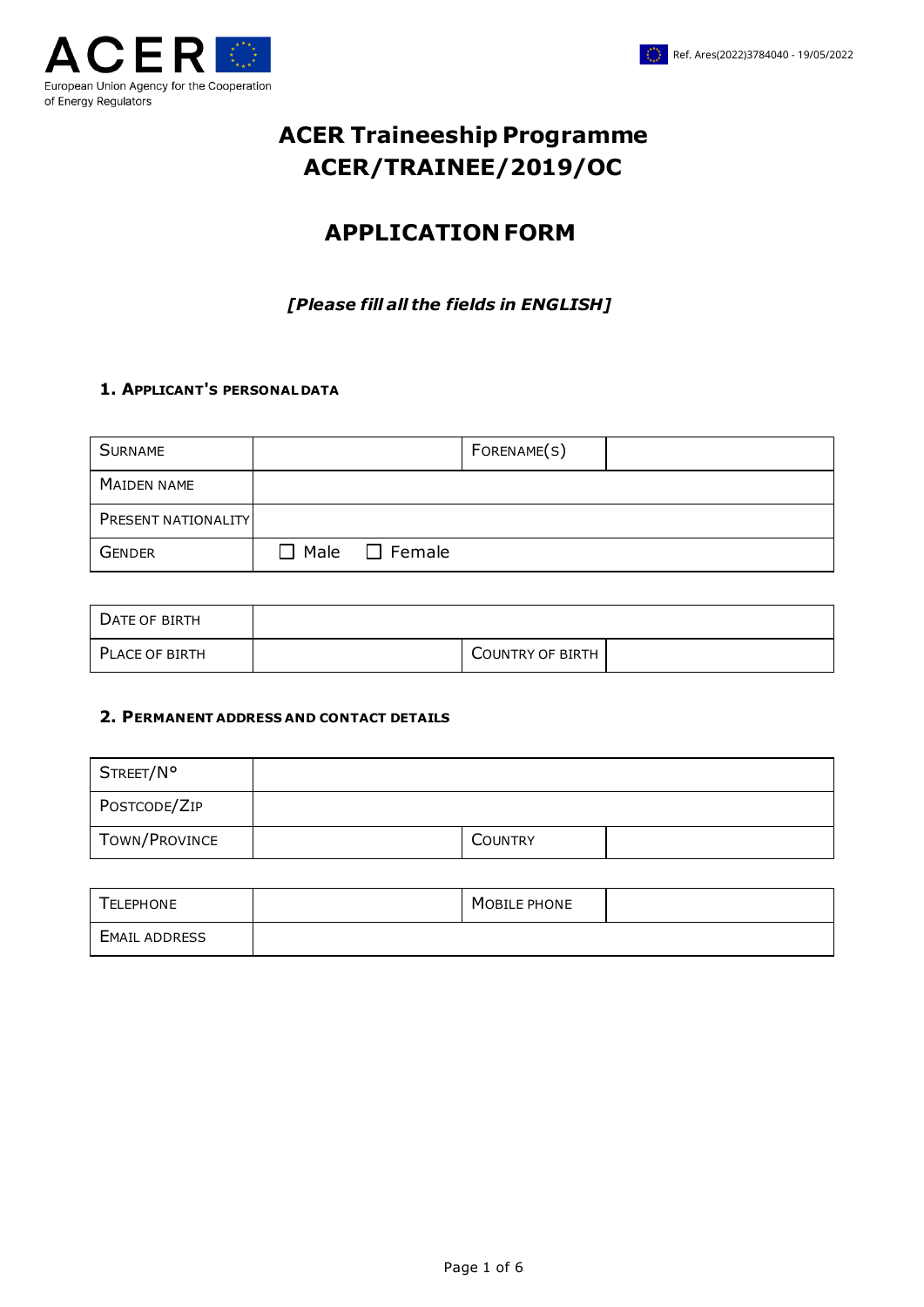## **3. Please clearly indicate below the Team/Profile of your choice.**

*(Please indicate max. 2 teams, stating the preference. Please consult the Traineeship call for conditions of the traineeship).*

| <b>CHOICE</b><br>. .             |  |
|----------------------------------|--|
| $\sqrt{2}$<br>CHOICE<br><u>.</u> |  |

|                | <b>Team/Profile</b>                                                                  |
|----------------|--------------------------------------------------------------------------------------|
| 1 <sub>1</sub> | <b>Press and Communications</b>                                                      |
| 2.             | <b>Human Resources</b>                                                               |
| 3.             | <b>IT</b>                                                                            |
| 4.             | <b>Policy</b>                                                                        |
| 5.             | <b>Market Analysis</b>                                                               |
| 6.             | Data Analysis                                                                        |
| 7.             | <b>Gas Security of Supply</b>                                                        |
| 8.             | <b>System Operation and Grid Connection</b>                                          |
| 9.             | Regulation on Electricity Market Integrity and<br><b>Transparency (REMIT) Policy</b> |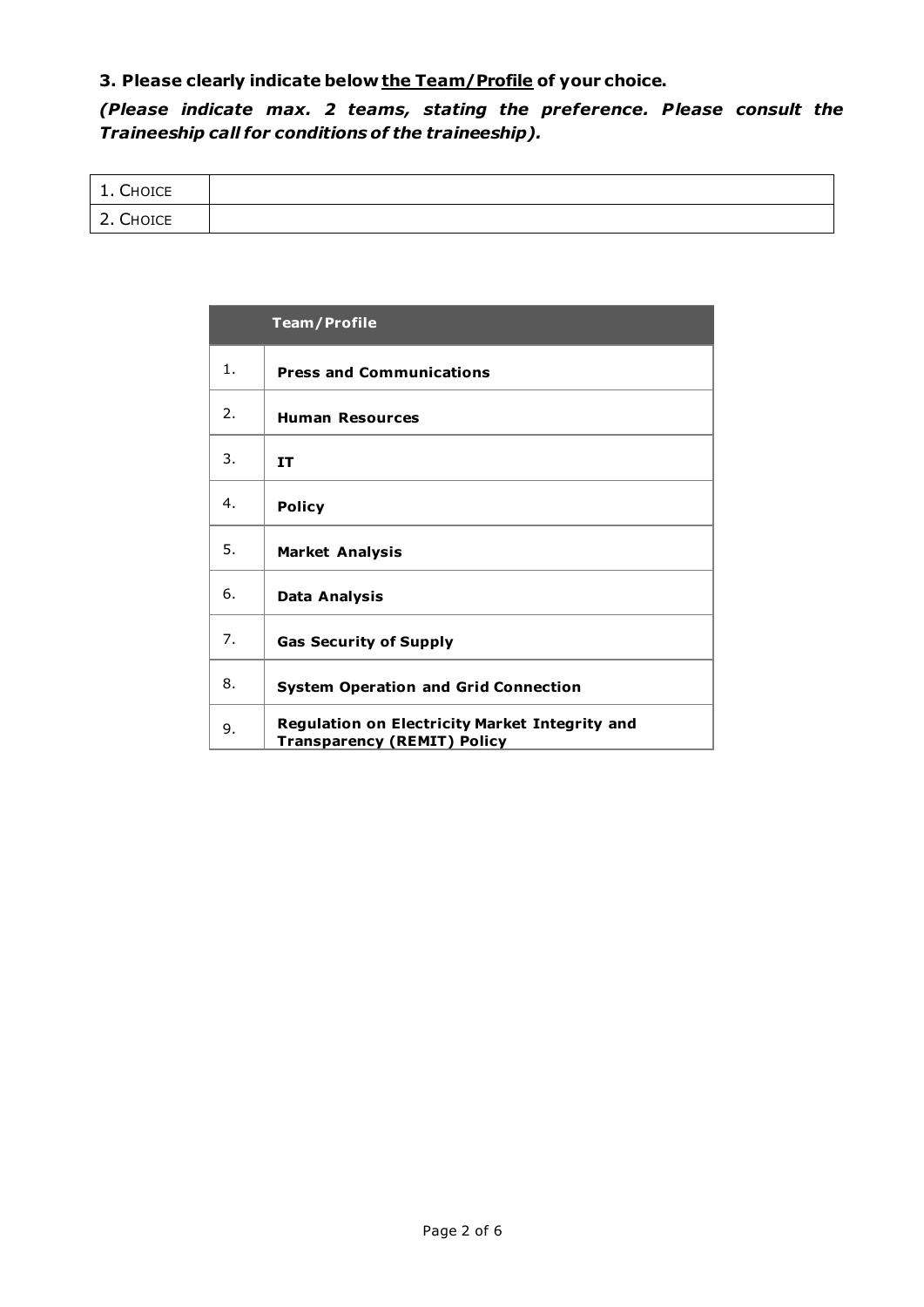# **4. EDUCATION AND TRAINING** *(add fields as necessary).*

# **Please enclose a copy of your university diploma when sending in your application.**

| <b>DATES</b>                                               | From: | To: |  |
|------------------------------------------------------------|-------|-----|--|
| TITLE OF QUALIFICATION<br>AWARDED                          |       |     |  |
| NAME AND TYPE OF<br>ORGANISATION                           |       |     |  |
| LEVEL OF DEGREE                                            |       |     |  |
| LOCATION                                                   |       |     |  |
| PRINCIPAL SUBJECTS AND<br>ORGANISATIONAL SKILLS<br>COVERED |       |     |  |

| <b>DATES</b>                                               | From: | To: |
|------------------------------------------------------------|-------|-----|
| TITLE OF QUALIFICATION<br>AWARDED                          |       |     |
| NAME AND TYPE OF<br>ORGANISATION                           |       |     |
| LEVEL OF DEGREE                                            |       |     |
| LOCATION                                                   |       |     |
| PRINCIPAL SUBJECTS AND<br>ORGANISATIONAL SKILLS<br>COVERED |       |     |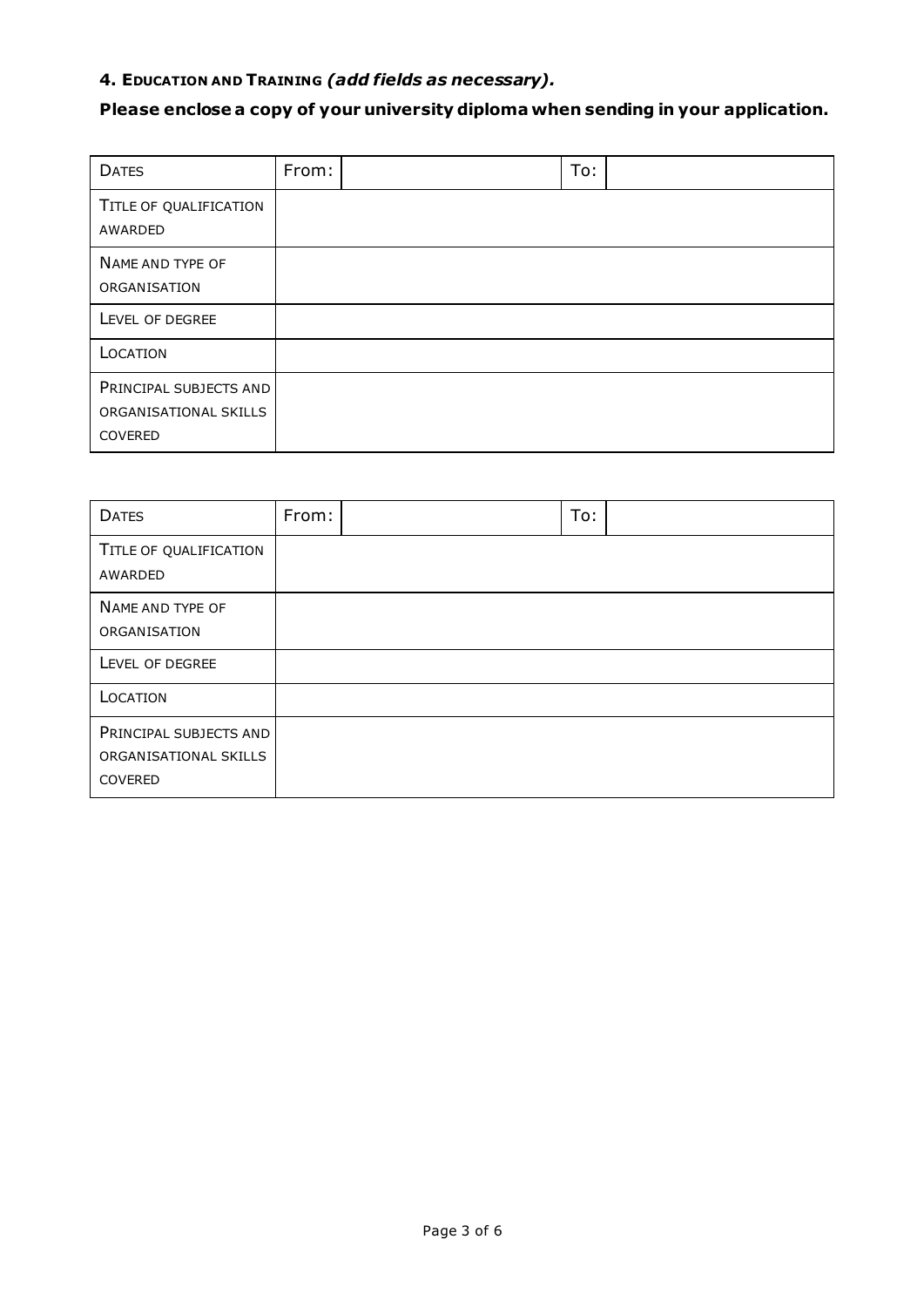#### **5. PROFESSIONAL EXPERIENCE**

#### **a) Have you already worked for a European Institution or Body?**

 $\Box$  Yes  $\Box$  No

### **b) Please list all your professional and traineeship experiences. (***add fields as necessary)*

| <b>DATES</b>                          | From:                        | To:                      |                       |  |
|---------------------------------------|------------------------------|--------------------------|-----------------------|--|
| <b>NAME OF EMPLOYER</b>               |                              |                          |                       |  |
| TYPE OF EMPLOYMENT                    | $\Box$ Paid trainee          | Unpaid trainee<br>$\Box$ | $\Box$ Voluntary work |  |
|                                       | $\Box$ Permanent<br>employee | Temporary<br>employee    | $\Box$ Self-employed  |  |
|                                       | Other:                       |                          |                       |  |
| <b>DESCRIPTION</b><br>(MAX 100 WORDs) |                              |                          |                       |  |

| <b>DATES</b>                          | From:                        | To:                      |                       |  |
|---------------------------------------|------------------------------|--------------------------|-----------------------|--|
| NAME OF EMPLOYER                      |                              |                          |                       |  |
| <b>TYPE OF EMPLOYMENT</b>             | $\Box$ Paid trainee          | Unpaid trainee<br>$\Box$ | $\Box$ Voluntary work |  |
|                                       | $\Box$ Permanent<br>employee | Temporary<br>employee    | $\Box$ Self-employed  |  |
|                                       | Other:                       |                          |                       |  |
| <b>DESCRIPTION</b><br>(MAX 100 WORDs) |                              |                          |                       |  |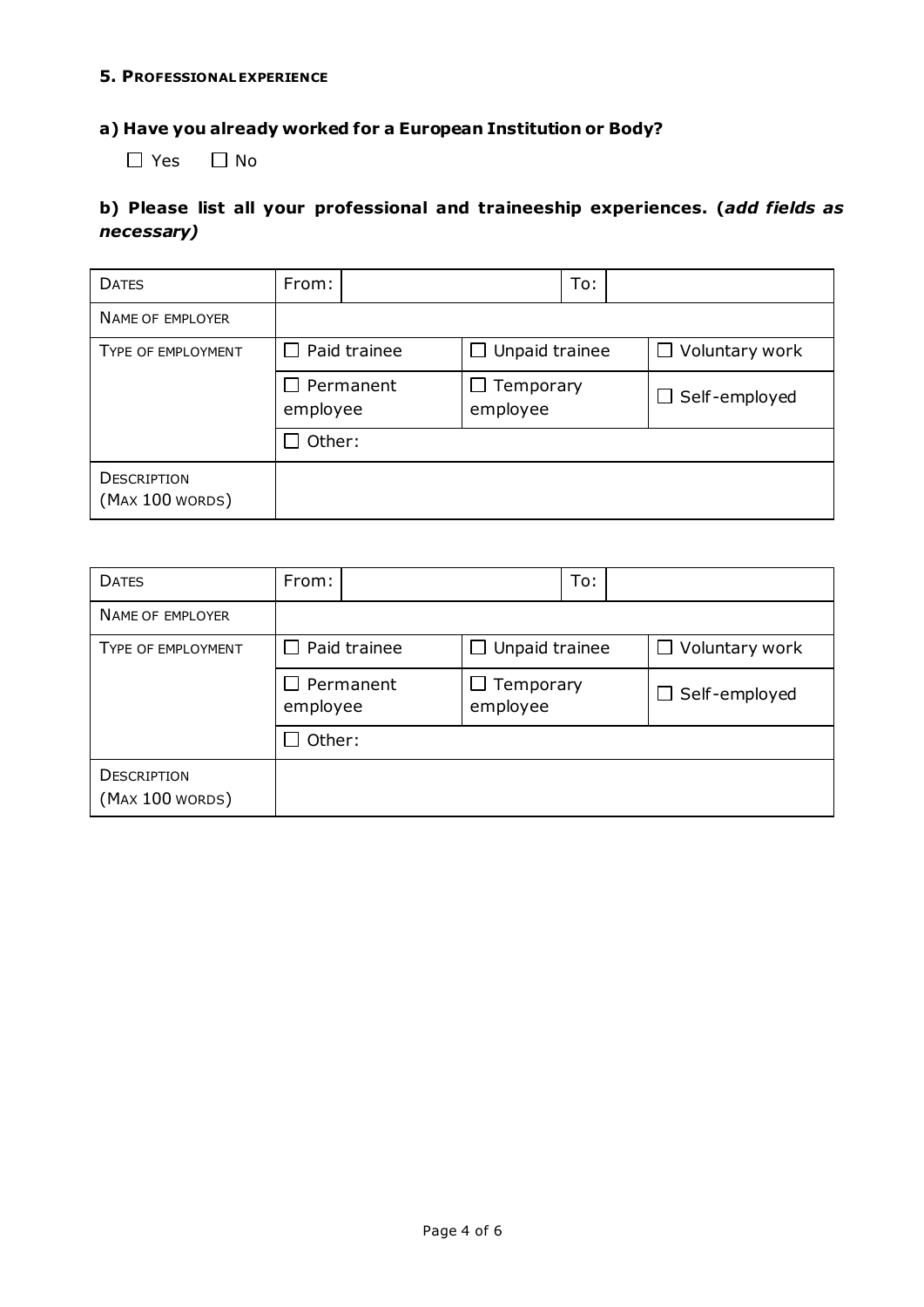#### **6. SKILLS AND COMPETENCES**

| <b>COMPUTER SKILLS</b>                     |  |
|--------------------------------------------|--|
| TECHNICAL SKILLS AND<br><b>COMPETENCES</b> |  |
| COMMUNICATION AND<br>ORGANISATIONAL SKILLS |  |
| OTHER RELEVANT SKILLS                      |  |

#### **7. KNOWLEDGE OF LANGUAGES**

Please use the following self-assessment scale (\*) to indicate your level of knowledge:

| Language | Mother tongue(s) $\vert$ | C <sub>2</sub> | C1 | <b>B2</b> | <b>B1</b> | A <sub>2</sub> |  |
|----------|--------------------------|----------------|----|-----------|-----------|----------------|--|
|          |                          |                |    |           |           |                |  |
|          |                          |                |    |           |           |                |  |
|          |                          |                |    |           |           |                |  |
|          |                          |                |    |           |           |                |  |

*(\*) Common European Framework of Reference (CEF) level*

#### **8. ADDITIONAL PERSONAL INFORMATION**

Do you have a physical disability that may require special arrangements to be made if you are chosen?

 $\Box$  Yes  $\Box$  No.

If **YES**, please give details and indicate the nature of the special ar rangements you believe would be necessary (1 page maximum):